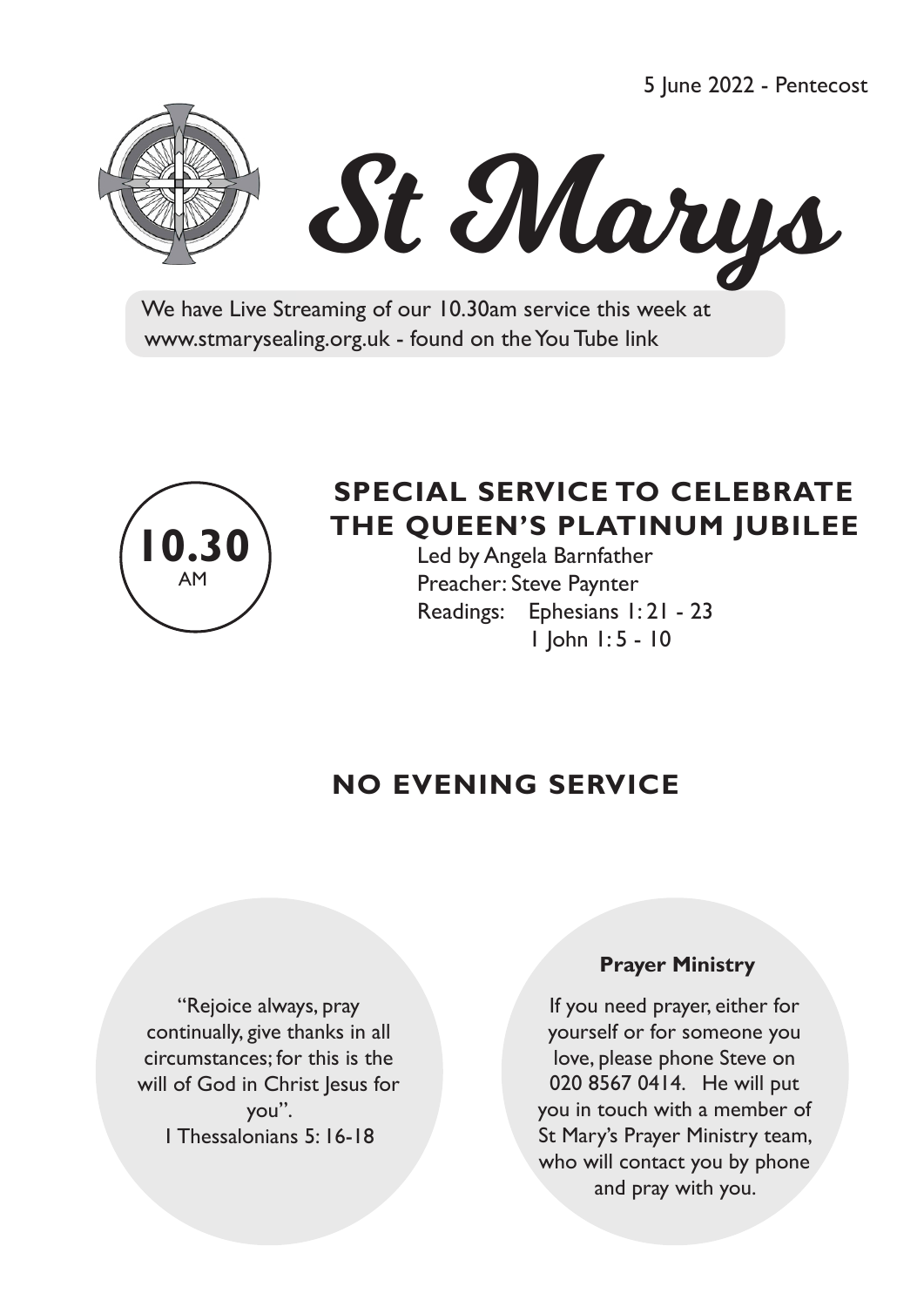## **CELEBRATE THE JUBILEE**

On **Sunday 5 June at 10.30am** we shall be having a special service to celebrate the Queen's platinum jubilee. This will be a service suitable for all ages and for our whole community. Please invite your friends and neighbours.



**After the service there will be a simple bring and share lunch** for those who are not attending their own street party. If you are able, please bring a plate of food to share.

Please note there will be NO EVENING SERVICE on this day.

 Elaine Standen's funeral will take place on Monday 13 June at 11.30am, there will be tea and Eccles cakes after the service. The crematorium will be at 1.20pm, the family will then return to the Polygon for sandwiches etc. Martin and family would love St Mary's family to join them.

All ages and all abilities welcome to our Gardening Session in the East Church Garden area next **Saturday 4 June** between **10am - 12noon. Always lots to do in the garden**  Everyone welcome, no experience necessary. tools supplied. Fun, fresh air and exercise. Cliff and Steve



### **Budget. Save. Spend**

Are you in control of your money, or is your money in control of you? St Mary's is running a **CAP (Christians Against Poverty) Money Course,** designed to help people gain control of their money. The course will run over three 2-hour sessions in the Polygon. The course is free and will start on **Thursday 9 June at 7:30 pm**, and then at the same time on the following two **Thursdays, 16 and 23.** If you would like to come on the course, please contact Steve Merrill on stephenmerrill@btinternet.com, or 07763 053119, and leave your name, contact number and email. Numbers are limited on each course.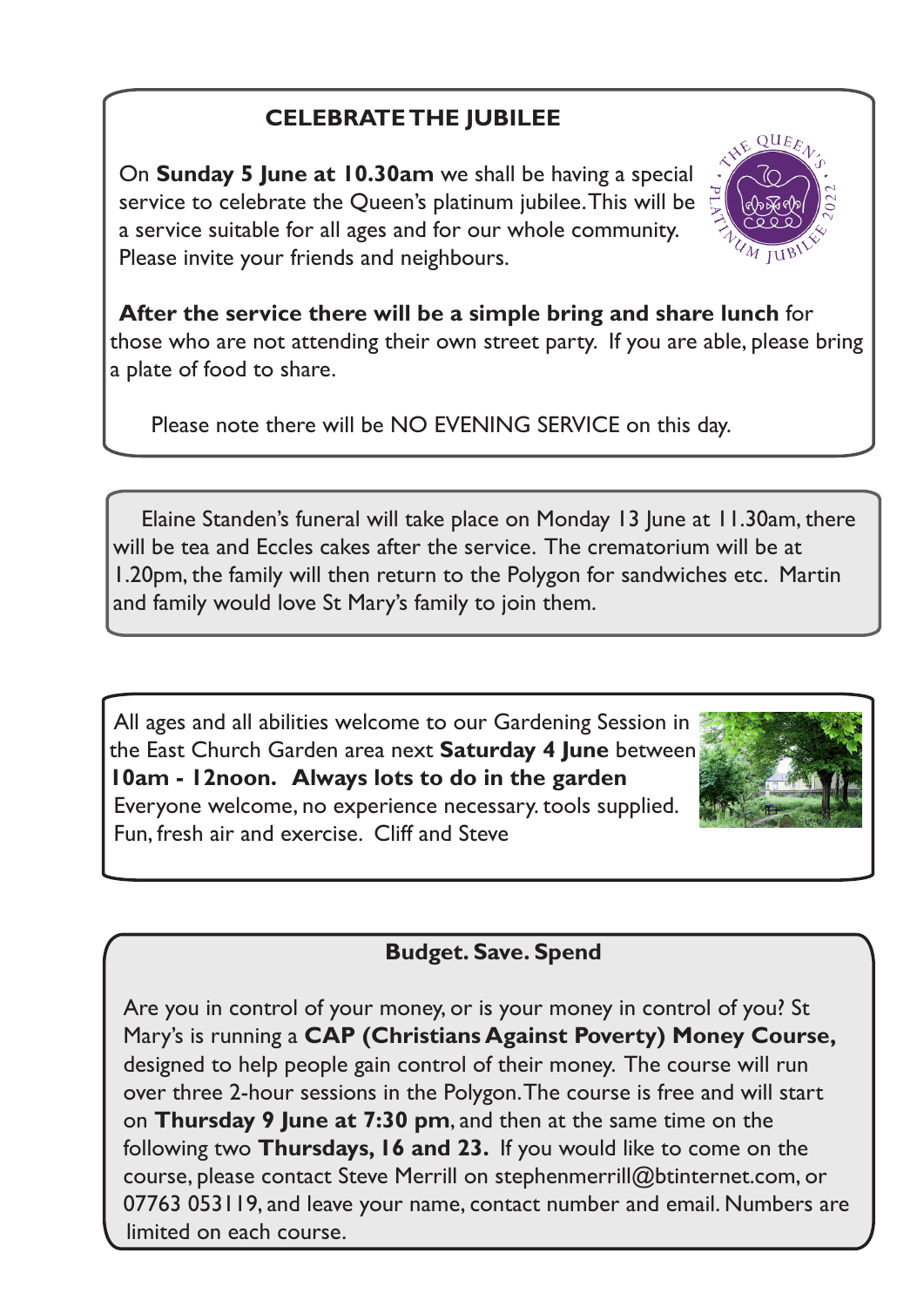

Ξ

We are seeking a new Stewardship Recorder for St. Mary's. This requires discretion, basic administration skills and being comfortable around numbers. Our stewardship recorder handles communication with Church Members regarding their Stewardship pledge forms, envelopes and direct debits. If you would like to know more please speak to David Morrow, Steve or our Church Warden's, Justine or Beverley.

 On Tuesday 7 June we have our monthly Prayer evening to bring to God the needs of our church and the wider world. Please make this a priority if you can. 8-9pm.





 On **10 July** we welcome Ben and Katy Ray who will be speaking on their work promoting Neema Crafts in Arusha, and their plans to extend the work of the disabled in East Africa.



The Soup Kitchen are having a Queen platinum jubilee celebration on Thursday June 2 at 12.30pm with afternoon tea, music, games etc. in the Crypt at St Johns Church.

# **PLEASE PRAY OR GIVE THANKS FOR …**

- all those ill in body or spirit, lonely, depressed or recently bereaved.
- Viv, husband of Hazel Neaverson, still in hospital.
- also for Hazel, who fractured her right knee, and in a leg brace 6 weeks.
- Diana Kinder, recovering after a stroke.
- Arthur, baby great grandson of Jean Place, died on 15 May, also for his parents Dan and Laura.
- Martin, Andrina and David Standen following the sad death of Elaine on 14 May. Elaine's funeral will take place here on 13 June at 11.30am.
- Larry and Joan O'Neill, Carol and Barry Fergeson from Polygonian friends needing prayer.

 *Please let the church office know if you would like a prayer request.*